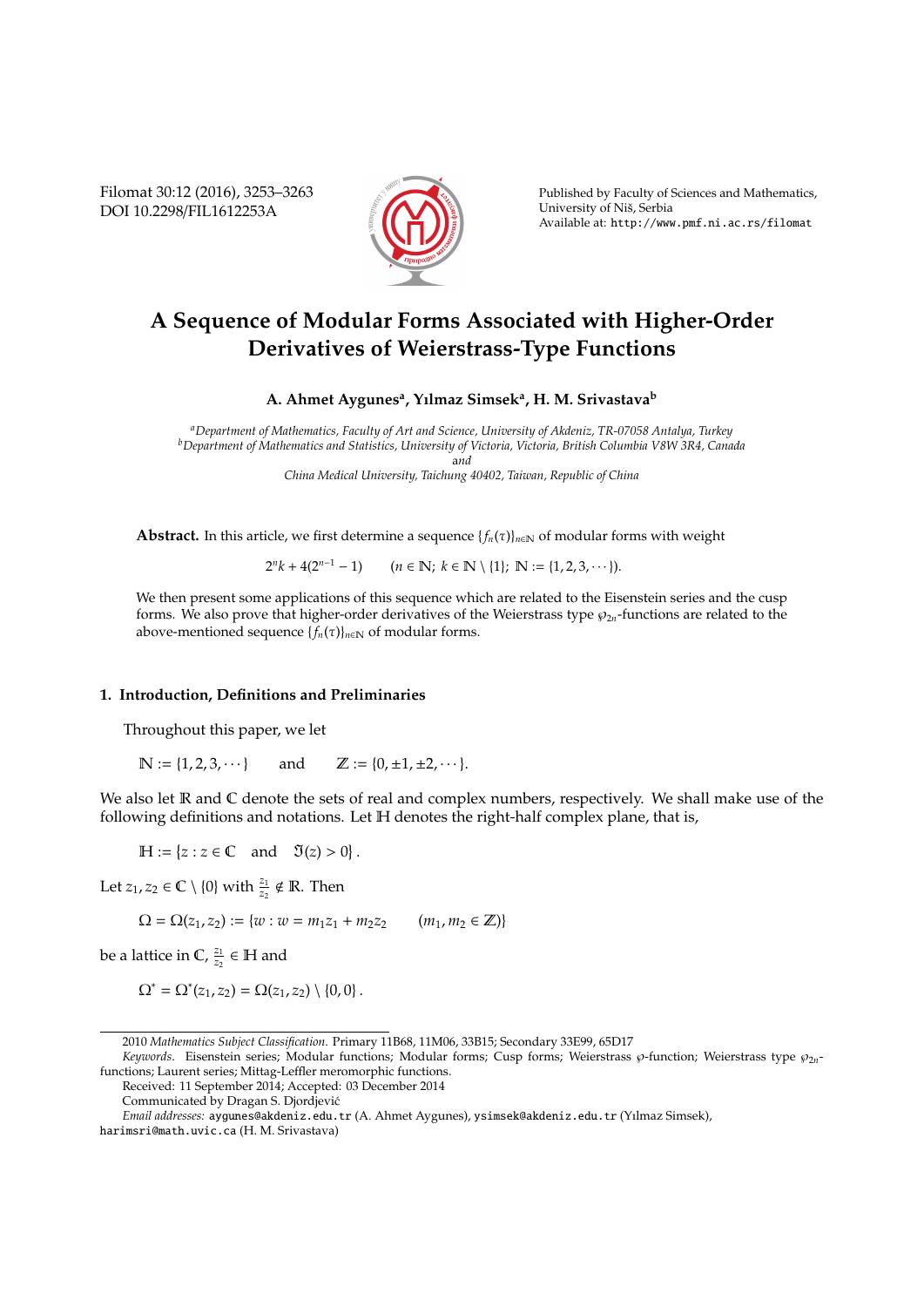Then the Weierstrass  $\varphi$ -function is defined by (see, for example, [1], [11] and [20])

$$
\wp(u; w) = \frac{1}{u^2} + \sum_{w \in \Omega^*} \left( \frac{1}{(u - w)^2} - \frac{1}{w^2} \right).
$$
\n(1.1)

Next, if we define the Eisenstein series *G*(2*k*, *w*) of weight 2*k* by the series:

$$
G(2k, w) = \sum_{w \in \Omega^*} w^{-2k} \qquad (k \in \mathbb{N} \setminus \{1\}),
$$
\n(1.2)

the following relation involving Laurent series holds true between the Eisenstein series *G*(2*k*, *w*) and the Weierstrass  $\varphi$ -function  $\varphi(u; w)$ :

$$
\wp(u; w) = \frac{1}{u^2} + \sum_{k=1}^{\infty} (2k+1)G(2k+2, w)u^{2k}
$$
\n(1.3)

 $(0 < |u| < \min\{|w| : w \neq 0\})$ .

In Section 2, we shall find it to be convenient to recall a family of Weierstrass-type functions which were introduced and investigated by Chang *et al.* (see, for details, [3] [4]; see also [21]). The above-defined Weierstrass  $\varphi$ -function  $\varphi(u; w)$  will then turn out to be a special case of the Weierstrass-type functions. Naturally, therefore, our aim will be to find a relationship between the *r* th derivative of the Weierstrasstype functions and the inhomogeneous Eisenstein series *GN*,*k*,*<sup>a</sup>* for fixed *a*, which was defined by Schoeneberg [11]. As a matter of fact, Simsek [15] already gave a *special* relation between the (*k* − 2)th derivative of the Weierstass ℘-function and the inhomogeneous Eisenstein series *GN*,*k*,*<sup>a</sup>* (see also [14]).

In Section 3, we derive a general formula involving functional sequences which consist of modular forms with weight

$$
2^{n+1}k + 4(2^n - 1) \qquad (n \in \mathbb{N}; \ k \in \mathbb{N} \setminus \{1\}).
$$

Finally, in Section 4, we consider an interesting special case of the formula (derived in Section 4) which involves functional sequences consisting of modular forms with weight 4*k* + 4. By using this special case, we obtain Fourier series expansions of modular forms with weights 12 and 16.

### **2. The Derivatives of the Weierstrass-Type Functions**

Following the earlier investigations by Chang *et al.* ([3] and [4]) (see also Wu *et al.* [21]), the Weierstrasstype functions  $\wp_{2n}$  are defined by

$$
\wp_{2n}(u; w) = \frac{1}{u^{2n}} + \sum_{w \in \Omega^*} \left( \frac{1}{(u - w)^{2n}} - \frac{1}{w^{2n}} \right) \qquad (n \in \mathbb{N}).
$$

The function  $\wp_{2n}(u; w)$  is a Mittag-Leffler meromorphic function in the complex *u*-plane and has poles of the second order at the points of  $Ω$ .

Recently, Aygunes and Simsek [2] investigated the behavior of the Weierstrass-type functions  $\wp_{2n}$  under the Hecke operators.

We now compute the first-, the second- and the third-order derivatives of  $\wp_{2n}(u; w)$  as follows:

$$
\varphi'_{2n}(u; w) = -\frac{2n}{u^{2n+1}} - \sum_{w \in \Omega^*} \frac{2n}{(u - w)^{2n+1}},
$$

$$
\varphi''_{2n}(u; w) = \frac{2n(2n + 1)}{u^{2n+2}} + \sum_{w \in \Omega^*} \frac{2n(2n + 1)}{(u - w)^{2n+2}}
$$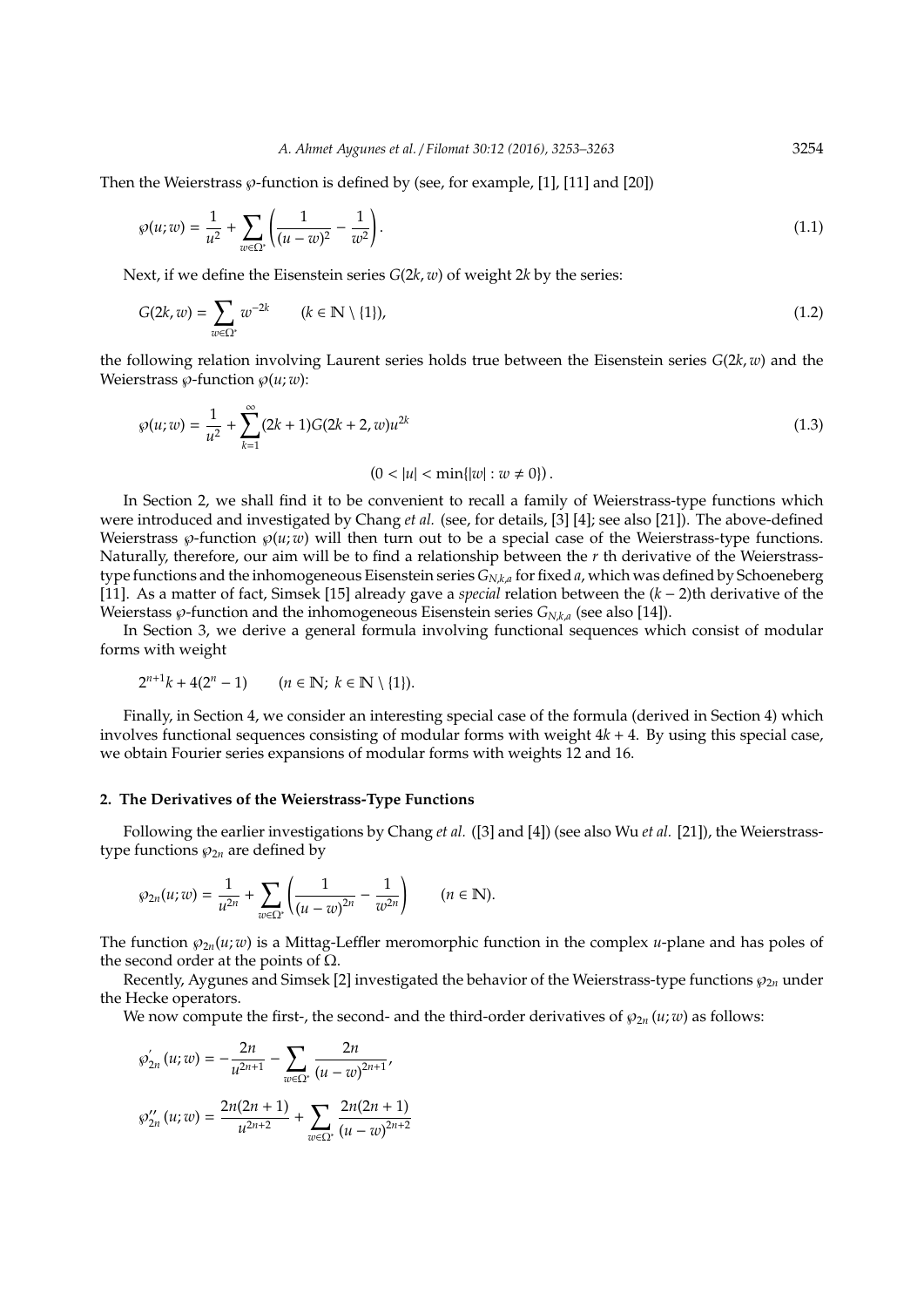and

$$
\wp_{2n}'''(u;w)=-\frac{2n(2n+1)(2n+2)}{u^{2n+3}}-\sum_{w\in\Omega^*}\frac{2n(2n+1)(2n+2)}{(u-w)^{2n+3}},
$$

respectively. Here, as usual, the *r*th derivative of  $\wp_{2n}(u; w)$  with respect to the argument *u* is denoted by  $\wp_{2n}^{(r)}$  $\frac{dV}{2n}(u; w)$ . By induction, we obtain the following theorem.

**Theorem 1.** *Let*  $n, r \in \mathbb{N} \setminus \{1\}$ *. Then* 

$$
\wp_{2n}^{(r)}(u;w) = (-1)^r \frac{(2n+r-1)!}{(2n-1)!} \sum_{w \in \Omega^*} \frac{1}{(u-w)^{2n+r}}.
$$
\n(2.1)

Let *N* and *k* be natural numbers with  $N \ge 1$  and  $k \ge 3$ . Following the notations of Schoeneberg [11], suppose also that **m**, **a** and **z** are matrices given by

$$
\mathbf{m} = \left[ \begin{array}{c} m_1 \\ m_2 \end{array} \right], \quad \mathbf{a} = \left[ \begin{array}{c} a_1 \\ a_2 \end{array} \right] \quad \text{and} \quad \mathbf{z} = \left[ \begin{array}{c} z_1 \\ z_2 \end{array} \right],
$$

where

$$
m_1, m_2, a_1, a_2 \in \mathbb{Z}
$$
 and  $z_1, z_2 \in \mathbb{C}$ .

Also let

$$
\mathbf{m}^T = \left[ \begin{array}{cc} m_1 & m_2 \end{array} \right],
$$

so that, obviously,

$$
w = \mathbf{m}^T \mathbf{z} = \begin{bmatrix} m_1 & m_2 \end{bmatrix} \begin{bmatrix} z_1 \\ z_2 \end{bmatrix} = m_1 z_1 + m_2 z_2.
$$

Thus, as a function of *u*, the above definition of the Weierstrass-type function  $\wp_{2n}(u; w)$  can be rewritten as follows:

$$
\wp_{2n}(u; w) = \frac{1}{u^{2n}} + \sum_{m_1, m_2 \in \mathbb{Z} \times \mathbb{Z}}^{*} \left( \frac{1}{(u - \mathbf{m}^{T} \mathbf{z})^{2n}} - \frac{1}{(\mathbf{m}^{T} \mathbf{z})^{2n}} \right),
$$

where

$$
\frac{z_1}{z_2}\in\mathbb{H}
$$

and the prime (\*) on the above summation sign indicates that the term corresponding to

$$
\mathbf{m}^T \mathbf{z} = 0
$$

is to be omitted.

For a fixed **a**, the homogeneous Eisenstein-type series *GN*,*k*,**<sup>a</sup>** can be defined by

$$
G_{N,k,\mathbf{a}}(\mathbf{z}) = \sum_{\substack{\mathbf{m} \equiv \mathbf{a}(N) \\ (\mathbf{m} \neq \mathbf{0})}} \frac{1}{(\mathbf{m}^T \mathbf{z})^k} \qquad (N \in \mathbb{N}; \ k \in \mathbb{N} \setminus \{1,2\}), \tag{2.2}
$$

where we have used the notation **m**  $\equiv a(N)$  in the following sense:

$$
\left[\begin{array}{c}m_1\\m_2\end{array}\right]\equiv\left[\begin{array}{c}a_1\\a_2\end{array}\right]\text{ (mod }N)
$$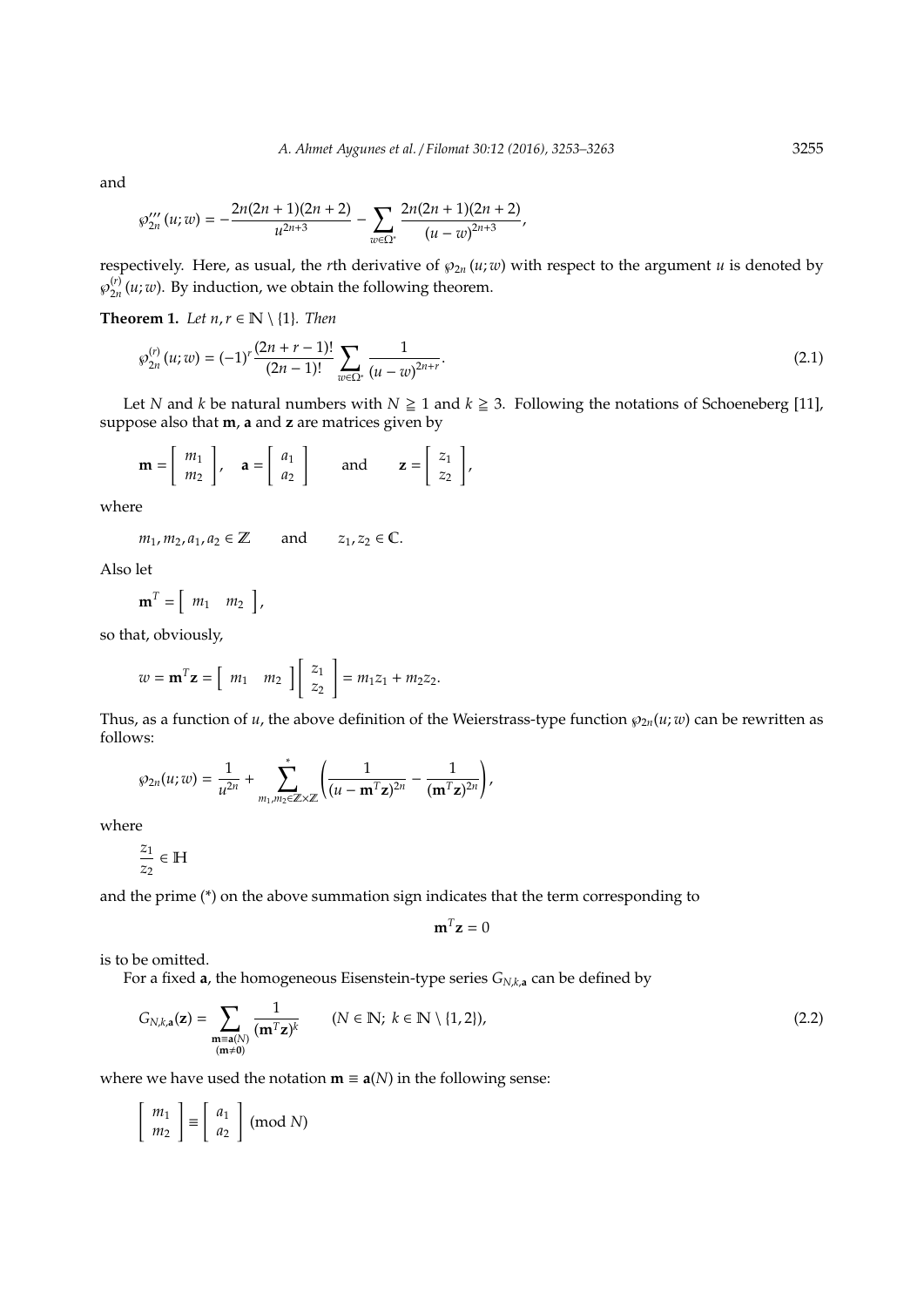or, equivalently,

 $m_1 \equiv a_1 \pmod{N}$  and  $m_2 \equiv a_2 \pmod{N}$ .

Schoeneberg [11, p. 155, Theorem 1] proved that, for natural numbers  $N \ge 1$  and  $k \ge 3$ , the Eisenstein series *GN*,*k*,**a**(**z**) defined by (2.2) is an entire modular form of level *N* and weight *k*. Moreover, the series in (2.2) converges absolutely for all **z** (see, for details, [11]). If, in the equation (2.1), we replace *u* by  $\frac{a^T z}{N}$  with

$$
\mathbf{a} \not\equiv \mathbf{0}(N) \qquad \left(\mathbf{0} := \left[\begin{array}{c} 0 \\ 0 \end{array}\right]\right),
$$

then we find that

$$
\wp_{2n}^{(r)}\left(\frac{\mathbf{a}^T\mathbf{z}}{N};w\right)=(-1)^r\frac{(2n+r-1)!}{(2n-1)!}\sum_{m_1,m_2\in\mathbb{Z}\times\mathbb{Z}}^{\infty}\frac{1}{\left[\frac{a_1z_1+a_2z_2}{N}-(m_1z_1+m_2z_2)\right]^{2n+r}}.
$$

Hence we have

$$
\wp_{2n}^{(r)}\left(\frac{\mathbf{a}^T\mathbf{z}}{N};w\right) = (-1)^r N^{2n+r} \frac{(2n+r-1)!}{(2n-1)!}
$$

$$
\cdot \sum_{m_1,m_2 \in \mathbb{Z} \times \mathbb{Z}} \frac{1}{[(a_1+m_1N)z_1 + (a_2+m_2N)z_2]^{2n+r}}.
$$

The prime (\*) on each of the above the above summation signs indicates that the term corresponding to

$$
(a_1 + m_1 N)z_1 + (a_2 + m_2 N)z_2 = 0
$$

is to be omitted.

By setting

$$
\ell_1 = a_1 + m_1 N \qquad \text{and} \qquad \ell_2 = a_2 + m_2 N
$$

in the above equation, we get

$$
\wp_{2n}^{(r)}\left(\frac{\mathbf{a}^T\mathbf{z}}{N};w\right)=(-1)^rN^{2n+r}\frac{(2n+r-1)!}{(2n-1)!}\sum_{w\in\Omega^*}\frac{1}{w^{2n+r}},
$$

which readily yields

$$
\wp_{2n}^{(r)}\left(\frac{\mathbf{a}^T\mathbf{z}}{N};w\right) = (-1)^r N^{2n+r} \frac{(2n+r-1)!}{(2n-1)!} \sum_{\mathbf{L} \equiv \mathbf{a}(N)} \frac{1}{(\mathbf{L}^T \mathbf{z})^{2n+r}},
$$

where, for convenience,

$$
\mathbf{L} := \left[ \begin{array}{c} \ell_1 \\ \ell_2 \end{array} \right] \quad \text{and} \quad \mathbf{L}^T = \left[ \begin{array}{cc} \ell_1 & \ell_2 \end{array} \right].
$$

We are thus led to the following theorem.

**Theorem 2.** *Let*  $n, r \in \mathbb{N} \setminus \{1\}$ *. If* 

$$
u = \frac{\mathbf{a}^T \mathbf{z}}{N} \quad \text{and} \quad \mathbf{a} \not\equiv \mathbf{0}(N),
$$

*then*

$$
\wp_{2n}^{(r)}\left(\frac{\mathbf{a}^T\mathbf{z}}{N};w\right) = (-1)^r N^{2n+r} \frac{(2n+r-1)!}{(2n-1)!} G_{N,2n+r,\mathbf{a}}(\mathbf{z}) \qquad (2n+r \in \mathbb{N} \setminus \{1,2\}).
$$
\n(2.3)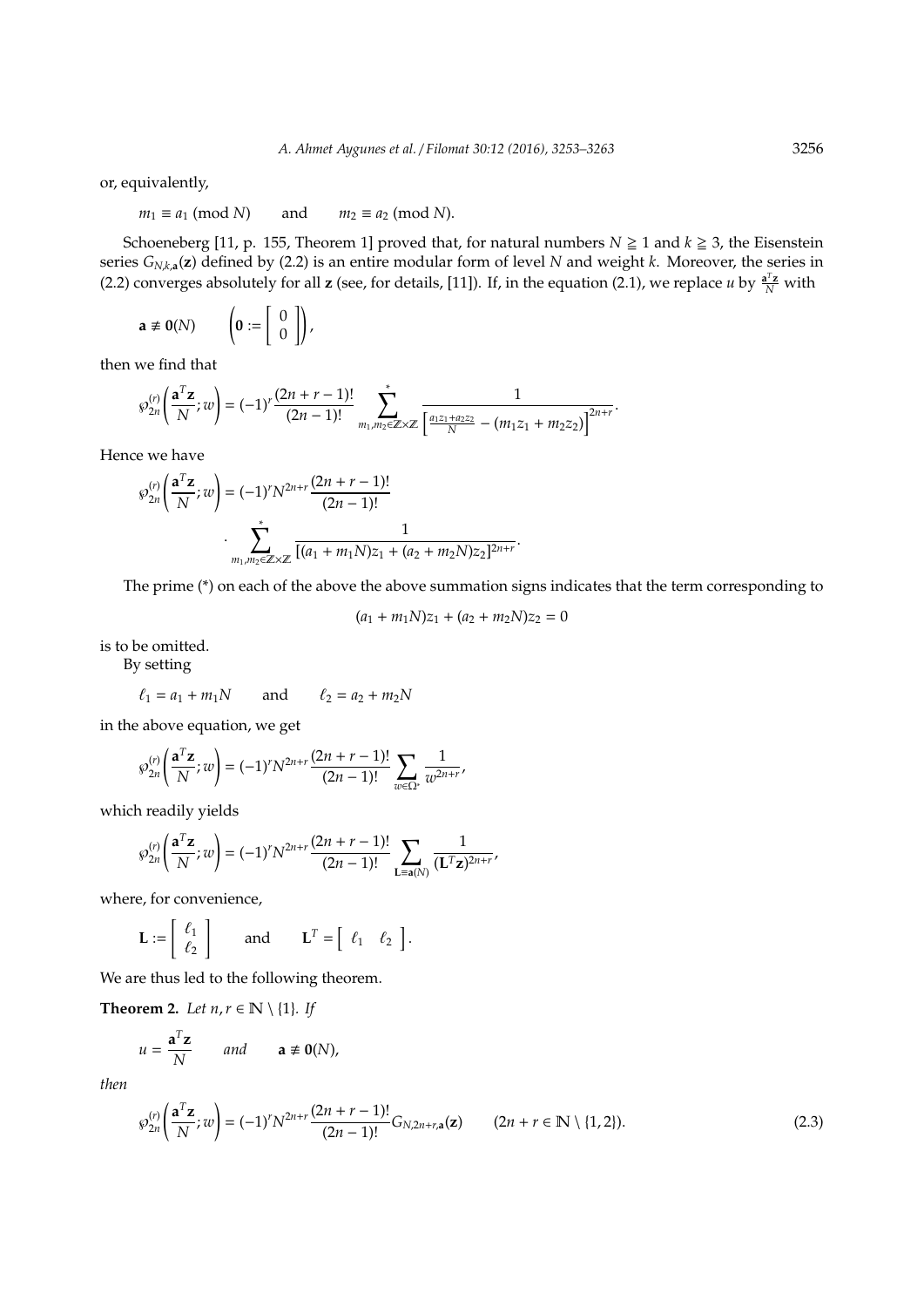**Remark 1.** If we take  $n = 1$  in the assertion (2.3) of Theorem 2, then we arrive at the following result (*cf.* [11, p. 157, Eq. (6)]; see also [15]):

$$
\wp^{(r)}\left(\frac{\mathbf{a}^T\mathbf{z}}{N};w\right)=(-1)^r(r+1)!N^{r+2}G_{N,r+2,\mathbf{a}}(\mathbf{z}).
$$

## **3. The Set of Main Theorems**

By using the derivative of modular forms, it is possible to obtain several useful formulas which can then be applied in order to derive various other modular forms. In recent years, many authors have investigated and studied this subject-area (see, for example, [7], [10] and [16]). In particular, Koblitz [7] gave a formula which leads to the modular form of weight  $k + 2$  for the following modular group:

 $\Gamma(1) = SL_2(\mathbb{Z})$ 

as asserted by Theorem 3 below (see [7] and [16]).

**Theorem 3.** *Let f*(*z*) *be a modular form of weight k for the modular group*

$$
\Gamma(1)=SL_2(\mathbb{Z}).
$$

*If*

$$
h(z) = \frac{1}{2\pi i} \frac{d}{dz} \{f(z)\} - \frac{k}{12} E_2(z) f(z),
$$

*then h*(*z*) *is a modular form of weight k* + 2 *for the modular group* Γ(1), *where E*2(*z*) *is an Eisenstein series.*

Rankin [10] proved the following result.

**Theorem 4.** (*cf.* [10, p. 114, Theorem 3]) *For an even integer*  $k \in \mathbb{N} \setminus \{1\}$ ,

$$
\left(\frac{k+3}{k+1}\right)G_{k+2}(\tau)=2\frac{\mathrm{d}}{\mathrm{d}\tau}\{G_k(\tau)\}+2\sum_{v=1}^{\frac{k}{2}}\binom{k}{2v-1}G_{2v}(\tau)G_{k+2-2v}(\tau).
$$

**Remark 2.** For even integer  $k \ge 6$ , we get (*cf.* [1] and [10])

$$
\left(\frac{(k+3)(k-4)}{12k(k-1)}\right)G_{k+2}(\tau) = \sum_{v=1}^{\frac{k}{2}-2} {k-2 \choose 2v} G_{2v+2}(\tau)G_{k-2v}(\tau),\tag{3.1}
$$

which can indeed be proven by means of the differential equation satisfied by the Weierstrass  $\wp$ -function (see, for details, [1] and [10]).

**Theorem 5.** (*cf.* [10, p. 114, Theorem 3]) *If the integer k is even and greater than* 2, *then*

$$
\left(\frac{1}{k+1}\right)G_{k}''(\tau) + 4G_{2}(\tau)G_{k}'(\tau) - 2kG_{2}'(\tau)G_{k}(\tau)
$$
\n
$$
= \frac{1}{3}G_{k-2}'''(\tau) + 2\sum_{1 < v < \frac{k}{2}}\binom{k}{2v-1}G_{2v-2}''(\tau)G_{k-2v+2}(\tau) - \sum_{0 < v < \frac{k}{2}}\binom{k}{2v}G_{2v}'(\tau)G_{k-2v}'(\tau).
$$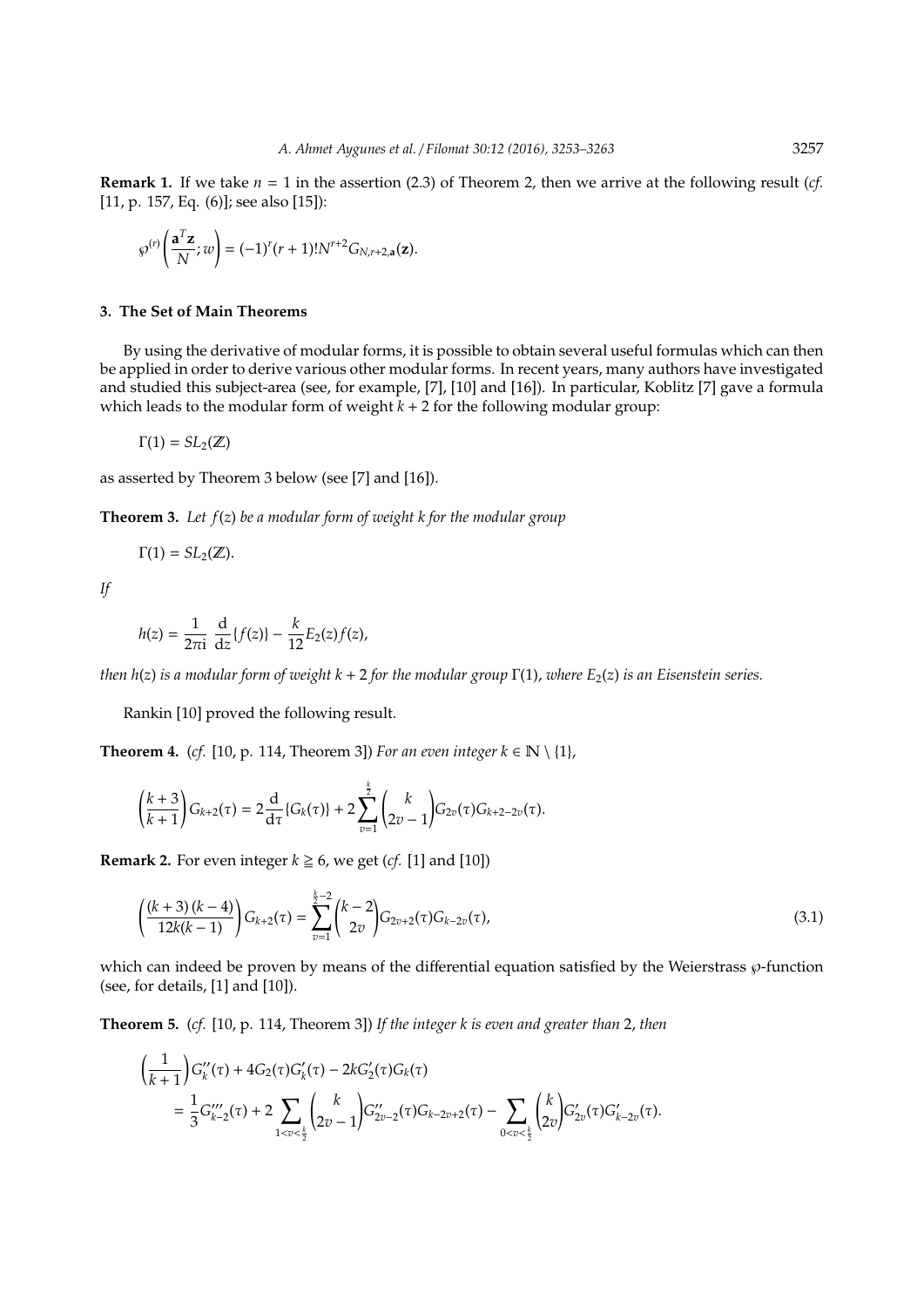Rankin's form of the *normalized* Eisenstein series can be written as follows (see [10]):

$$
G_k(\tau) = -\frac{B_k}{2k} E_k(\tau) \qquad (k \in \mathbb{N}), \tag{3.2}
$$

where  $B_k$  denotes the Bernoulli number of order  $k$  (see, for details, [19]; see also the recent investigations [17] and [18]). It is easily seen from (3.2) that

$$
E_{2k}(\tau) = \left(2(-1)^k \frac{(2\pi)^{2k}}{(2k-1)!}\right) \cdot \frac{1}{2\zeta(2k)} G_{2k}(\tau) \qquad (k \in \mathbb{N})
$$
\n(3.3)

in terms of the Riemann zeta function ζ(*s*) given by (see, for details, [19])

$$
\zeta(s) := \begin{cases}\n\sum_{n=1}^{\infty} \frac{1}{n^s} = \frac{1}{1 - 2^{-s}} \sum_{n=1}^{\infty} \frac{1}{(2n-1)^s} & \quad (\Re(s) > 1) \\
\frac{1}{1 - 2^{1-s}} \sum_{n=1}^{\infty} \frac{(-1)^{n-1}}{n^s} & \quad (\Re(s) > 0; s \neq 1)\n\end{cases}
$$

and

$$
\zeta(2k) = \left(\frac{(-1)^{k+1}(2\pi)^{2k}}{2 \cdot (2k)!}\right) B_{2k} \qquad (k \in \mathbb{N}).
$$
\n(3.4)

It should be remarked in passing that the factor

$$
\left(2(-1)^k \frac{(2\pi)^{2k}}{(2k-1)!}\right)
$$

is dropped from the right-hand side of (3.3) in the normalization of the Eisenstein series used by many authors including (for example) Apostol [1], Eichler and Zagier [6], Koblitz [7] and Silverman [13].

In this section, we need the following definitions and theorems which will be used to prove Theorem 6. Our Theorem 6 provides us with a general formula answering a question of Silverman [13, p. 90, Exercise 1.20 (a)].

**Definition 1.** (see [13, p. 24]) Let  $k \in \mathbb{Z}$  and let  $f(\tau)$  be a function defined on H. We say that  $f$  is *weakly modular of weight* 2*k* [for Γ(1)] if the following two conditions are satisfied: (i) The function  $f(\tau)$  is meromorphic on H;

(ii) The function  $f(\tau)$  is such that

$$
f(\mathbf{A}\tau)=(c\tau+d)^{2k}f(\tau),
$$

where

$$
\mathbf{A} = \begin{bmatrix} a & b \\ c & d \end{bmatrix} \in \Gamma(1), \quad \tau \in \mathbb{H} \quad \text{and} \quad A\tau = \frac{a\tau + b}{c\tau + d}.
$$

**Definition 2.** (see [13, p. 24]) A weakly modular function that is meromorphic at  $\infty$  is called a *modular function*. Furthermore, a modular function which is everywhere holomorphic on  $\mathbb H$  (including also at  $\infty$ ) is called a modular form. If, in addition,  $f(\infty) = 0$ , then the function f is called a *cusp form*.

**Remark 3.** According to the work of Silverman [13, p. 24, Remark 3.3], one can see that

$$
f(\tau + 1) = f(\tau)
$$
 and  $f\left(-\frac{1}{\tau}\right) = \tau^{2k} f(\tau)$ .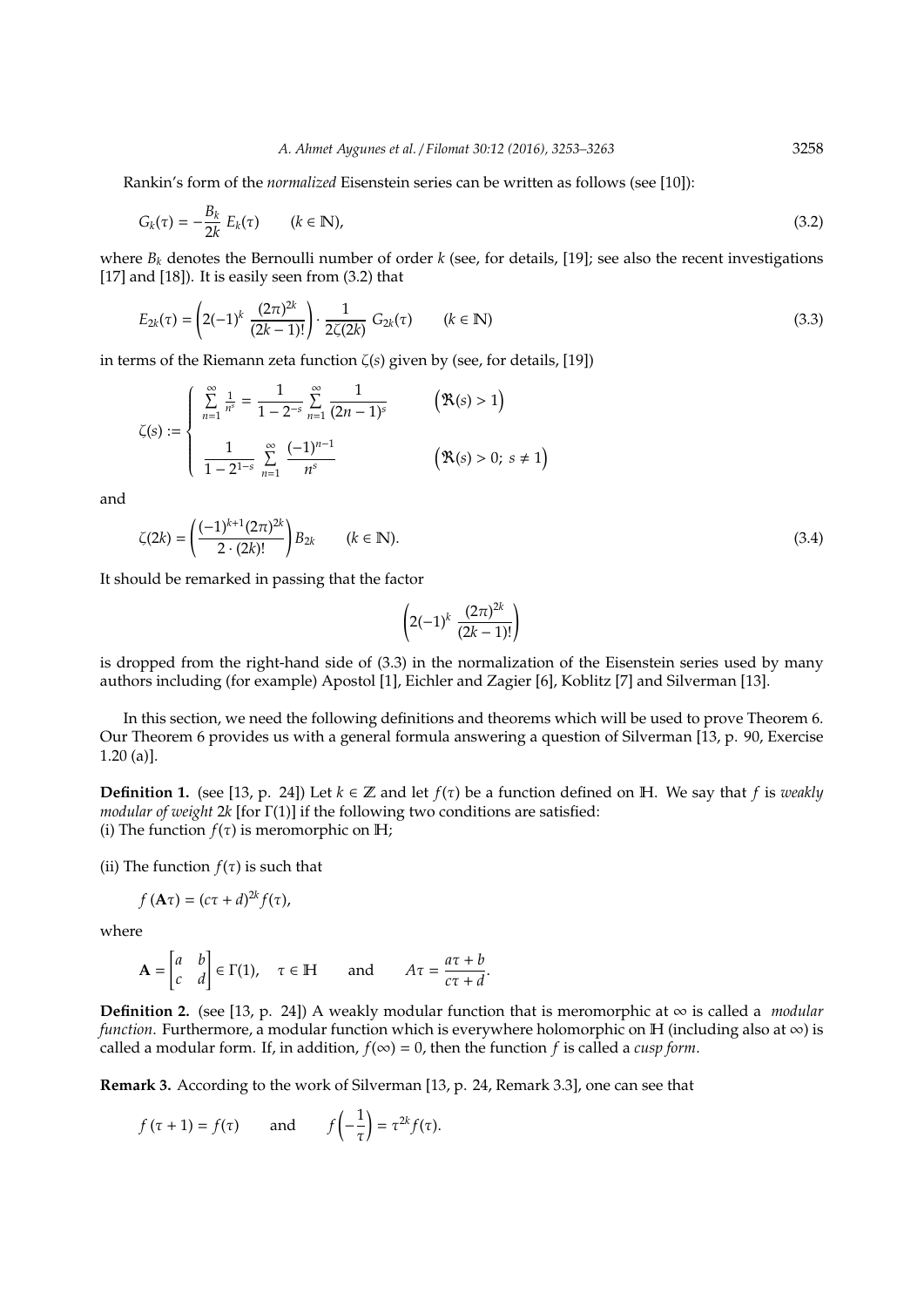Therefore, *f* is a function of  $q := e^{2\pi i \tau}$ . This function *f* is meromorphic in

$$
\left\{ q:0<\left|q\right|<1\right\}
$$

and *f* has the following Fourier expansion:

$$
\sum_{n=-\infty}^{\infty} a_n q^n.
$$

**Remark 4.** If the function *f* is meromorphic at  $\infty$ , then it has the following Fourier expansion:

$$
\sum_{n=-n_0}^{\infty} a_n q^n,
$$

where  $n_0$  is a positive integer. If the function *f* is holomorphic at  $\infty$ , then it has the following Fourier expansion:

$$
\sum_{n=0}^{\infty} a_n q^n.
$$

In this section, we are interested in addressing the following question which is raised in the book of Silverman [13, p. 90, Exercise 1.20 (a)]:

*Let f*1(τ) *be a modular form of weight* 2*k*. *The prove that*

$$
f_2(\tau) = (2k+1) \left( \frac{d}{d\tau} \left\{ f_1(\tau) \right\} \right)^2 - 2kf_1(\tau) \frac{d^2}{d\tau^2} \{ f_1(\tau) \}
$$
\n(3.5)

*is a modular form of weight*  $4k + 4$ .

Motivated essentially by Silverman's question (3.5), we give our main result in this section, which is stated as Theorem 6 below. For some closely-related earlier works on this subject, the interested reader may be referred to the works by (for example) Cohen [5] and Rankin ([8] *and* [9]). Indeed, by suitably specializing Theorem 6 below, we deduce a number of interesting consequences including (3.2). We also give some examples and corollaries related to Theorem 6.

The *main theorem* of our present investigation can now be stated as follows.

**Theorem 6.** Let  $n \in \mathbb{N}$  and  $\tau \in \mathbb{H}$ . Suppose also that  $f_1(\tau)$  be a modular form with weight 2k. Then the sequence  $\left(f_{n}(\tau)\right)_{n\in\mathbb{N}}$  of modular forms satisfies the following recurrence relation:

$$
f_{n+1}(\tau) = \left[2^{n}k + 4(2^{n-1} - 1) + 1\right]\left[f'_{n}(\tau)\right]^{2} - \left[2^{n}k + 4(2^{n-1} - 1)\right]f_{n}(\tau)f''_{n}(\tau),
$$

*where*

$$
f'_{n}(\tau)=\frac{\mathrm{d}}{\mathrm{d}\tau}\left\{f_{n}(\tau)\right\}\qquad and\qquad f''_{n}(\tau)=\frac{\mathrm{d}^{2}}{\mathrm{d}\tau^{2}}\left\{f_{n}(\tau)\right\}.
$$

*Proof.* Since  $f_n(\tau)$  is a modular form with weight

$$
2^{n}k + 4(2^{n-1} - 1) \qquad (n \in \mathbb{N}),
$$

we have

$$
f_n\left(\frac{a\tau+b}{c\tau+d}\right)=(c\tau+d)^{2^n k+4(2^{n-1}-1)}f_n(\tau).
$$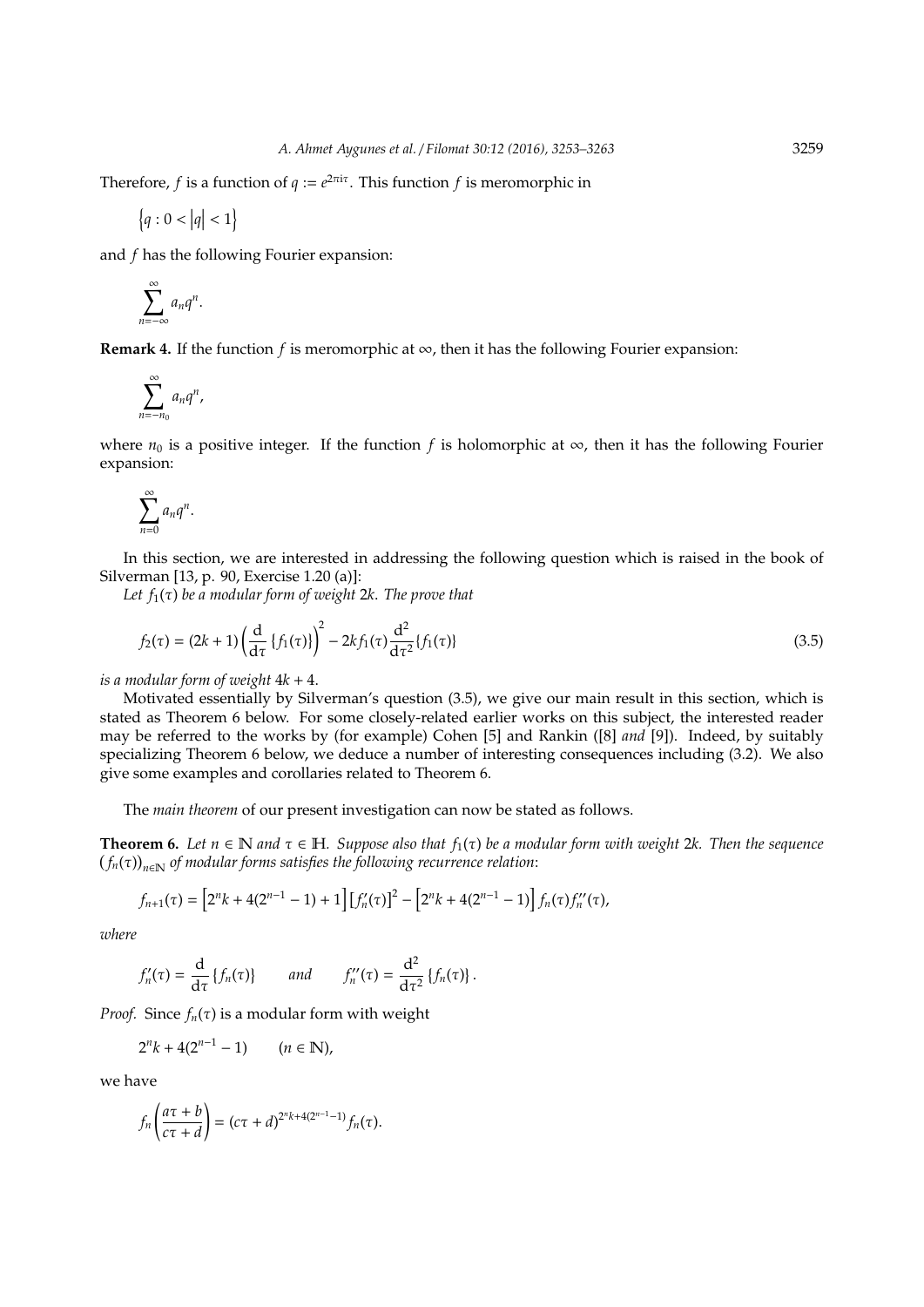We now compute the derivative of each member of this last equation with respect to  $\tau$  to prove that  $f_{n+1}(\tau)$ is a modular forms with the following weight:

 $2^{n+1}k + 4(2^n - 1).$ 

We thus find that

$$
\frac{d}{d\tau}\left\{f_n\left(\frac{a\tau+b}{c\tau+d}\right)\right\}=\frac{a(c\tau+d)-c(a\tau+b)}{(c\tau+d)^2}f'_n\left(\frac{a\tau+b}{c\tau+d}\right)
$$

and

$$
\frac{d}{d\tau} \left\{ f_n \left( \frac{a\tau + b}{c\tau + d} \right) \right\} = \left[ 2^n k + 4(2^{n-1} - 1) \right] c(c\tau + d)^{2^n k + 4(2^{n-1} - 1) - 1} f_n(\tau) + (c\tau + d)^{2^n k + 4(2^{n-1} - 1)} f'_n(\tau).
$$

Next, since *ad* − *bc* = 1, we have

$$
f'_{n}\left(\frac{a\tau+b}{c\tau+d}\right) = \left[2^{n}k + 4(2^{n-1}-1)\right]c(c\tau+d)^{2^{n}k+4(2^{n-1}-1)+1}f_{n}(\tau) + (c\tau+d)^{2^{n}k+4(2^{n-1}-1)+2}f'_{n}(\tau).
$$
\n(3.6)

On the other hand, we easily see that

$$
\frac{\mathrm{d}^2}{\mathrm{d}\tau^2}\left\{f_n\left(\frac{a\tau+b}{c\tau+d}\right)\right\}=-\frac{2c}{(c\tau+d)^3}f'_n\left(\frac{a\tau+b}{c\tau+d}\right)+\frac{1}{(c\tau+d)^4}f''_n\left(\frac{a\tau+b}{c\tau+d}\right).
$$

We thus obtain

$$
\frac{d^2}{d\tau^2} \left\{ f_n \left( \frac{a\tau + b}{c\tau + d} \right) \right\}
$$
\n
$$
= \left[ 2^n k + 4(2^{n-1} - 1) \right] \left[ 2^n k + 4(2^{n-1} - 1) - 1 \right] c^2 (c\tau + d)^{2^n k + 4(2^{n-1} - 1) - 2} f_n(\tau)
$$
\n
$$
+ 2c \left[ 2^n k + 4(2^{n-1} - 1) \right] (c\tau + d)^{2^n k + 4(2^{n-1} - 1) - 1} f'_n(\tau)
$$
\n
$$
+ (c\tau + d)^{2^n k + 4(2^{n-1} - 1)} f''_n(\tau).
$$

or, equivalently,

$$
-2c(c\tau+d)f''_n\left(\frac{a\tau+b}{c\tau+d}\right)+f''_n\left(\frac{a\tau+b}{c\tau+d}\right)
$$
  
= 
$$
\left[2^{n}k+4(2^{n-1}-1)\right]\left[2^{n}k+4(2^{n-1}-1)-1\right]c^2(c\tau+d)^{2^{n}k+4(2^{n-1}-1)+2}f_n(\tau)
$$
  
+ 
$$
2c\left[2^{n}k+4(2^{n-1}-1)\right](c\tau+d)^{2^{n}k+4(2^{n-1}-1)+3}f'_n(\tau)
$$
  
+ 
$$
(c\tau+d)^{2^{n}k+4(2^{n-1}-1)+4}f''_n(\tau).
$$

By using (3.6), we have

$$
f_n''\left(\frac{a\tau+b}{c\tau+d}\right) = \left[2^n k + 4(2^{n-1}-1)\right] \left[2^n k + 4(2^{n-1}-1) + 1\right] c^2 (c\tau+d)^{2^n k + 4(2^{n-1}-1)+2} f_n(\tau) + 2c \left[2^n k + 4(2^{n-1}-1) + 1\right] (c\tau+d)^{2^n k + 4(2^{n-1}-1)+3} f_n'(\tau) + (c\tau+d)^{2^n k + 4(2^{n-1}-1)+4} f_n''(\tau).
$$
\n(3.7)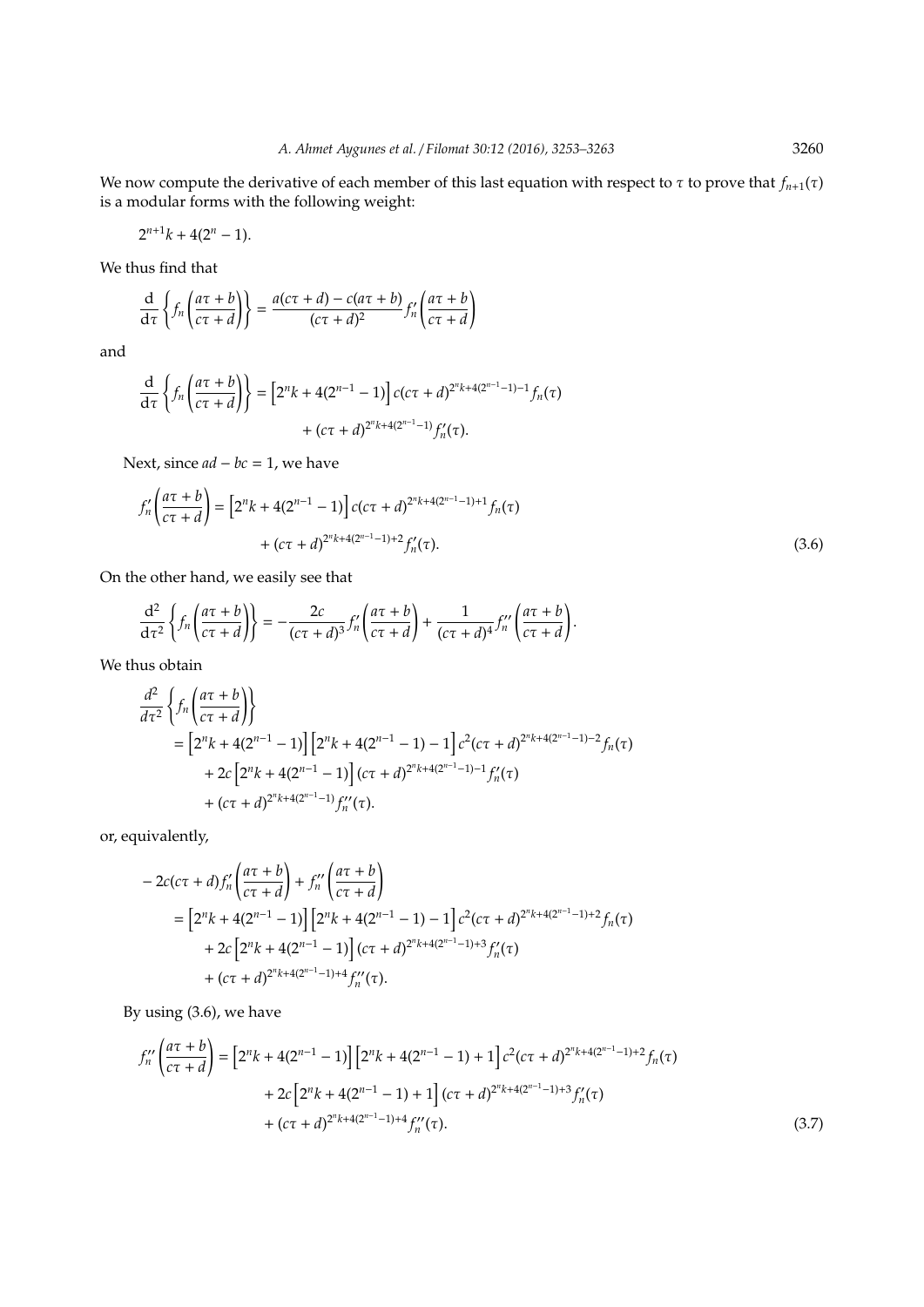Moreover, by using (3.6) and (3.7), we get

$$
[2^{n}k + 4(2^{n-1} - 1) + 1] \left[ f'_n \left( \frac{a\tau + b}{c\tau + d} \right) \right]^2
$$
  
= 
$$
[2^{n}k + 4(2^{n-1} - 1) + 1] \left\{ \left[ 2^{n}k + 4(2^{n-1} - 1) \right]^2 c^2 (c\tau + d)^{2^{n+1}k + 8(2^{n-1} - 1) + 2} \left[ f_n(\tau) \right]^2
$$
  
+ 
$$
2c \left[ 2^{n}k + 4(2^{n-1} - 1) \right] (c\tau + d)^{2^{n+1}k + 8(2^{n-1} - 1) + 3} f_n(\tau) f'_n(\tau)
$$
  
+ 
$$
(c\tau + d)^{2^{n+1}k + 8(2^{n-1} - 1) + 4} \left[ f'_n(\tau) \right]^2 \}
$$
(3.8)

and

$$
-\left[2^{n}k+4(2^{n-1}-1)\right]f_{n}\left(\frac{a\tau+b}{c\tau+d}\right)f_{n}''\left(\frac{a\tau+b}{c\tau+d}\right)
$$
\n
$$
=\left[2^{n}k+4(2^{n-1}-1)\right]\left\{\left[2^{n}k+4(2^{n-1}-1)\right]\left[2^{n}k+4(2^{n-1}-1)+1\right]c^{2}(c\tau+d)^{2^{n+1}k+8(2^{n-1}-1)+2}\left[f_{n}(\tau)\right]^{2}\right\}
$$
\n
$$
+2c\left[2^{n}k+4(2^{n-1}-1)+1\right](c\tau+d)^{2^{n+1}k+8(2^{n-1}-1)+3}f_{n}(\tau)f_{n}'(\tau)
$$
\n
$$
+(c\tau+d)^{2^{n+1}k+8(2^{n-1}-1)+4}f_{n}(\tau)f_{n}''(\tau)\right\}.
$$
\n(3.9)

Consequently, by applying these last results (3.6) to (3.9), we arrive at the desired assertion given by

$$
f_{n+1}\left(\frac{a\tau+b}{c\tau+d}\right) = (c\tau+d)^{2^{n+1}k+8(2^{n-1}-1)+4} \left\{ \left[2^{n}k+4(2^{n-1}-1)+1\right] \left[f'_n(\tau)\right]^2 - \left[2^{n}k+4(2^{n-1}-1)\right] f_n(\tau)f''_n(\tau) \right\}
$$
  
=  $(c\tau+d)^{2^{n+1}k+4(2^{n}-1)} f_{n+1}(\tau).$ 

**Remark 5.** By replacing *n* by  $n + 1$  in the weight of the modular form  $f_n(\tau)$  in Theorem 6, we readily see that the modular form  $f_{n+1}(\tau)$  has the following weight:

$$
2^{n+1}k + 4(2^n - 1).
$$

## **4. Applications of Theorem 6**

Theorem 6 can be shown to have many applications in the theory of the elliptic modular forms. Here we give a few applications related to Theorem 6.

Upon setting *n* = 1 in Theorem 6, we get the following corollary, which was given by Silverman [13, p. 90] and (more recently) also by Sebbar and Sebbar [12, p. 408].

**Corollary 1.** *Let*  $f_1(\tau)$  *be a modular form with weight* 2*k. Then*  $f_2(\tau)$  *defined by* 

$$
f_2(\tau) = (2k+1) \left( \frac{d}{d\tau} \left\{ f(\tau) \right\} \right)^2 - 2kf(\tau) \frac{d^2}{d\tau^2} \{ f(\tau) \}
$$
\n(4.1)

*is a modular form with weight* 4*k* + 4*.*

**Remark 6.** If we put

 $f_1(\tau) = E_4(\tau)$ 

in (4.1), we have

$$
f_2(\tau) = 5 \left( \frac{d}{d\tau} \{ E_4(\tau) \} \right)^2 - 4E_4(\tau) \frac{d^2}{d\tau^2} \{ E_4(\tau) \}.
$$
 (4.2)

 $\Box$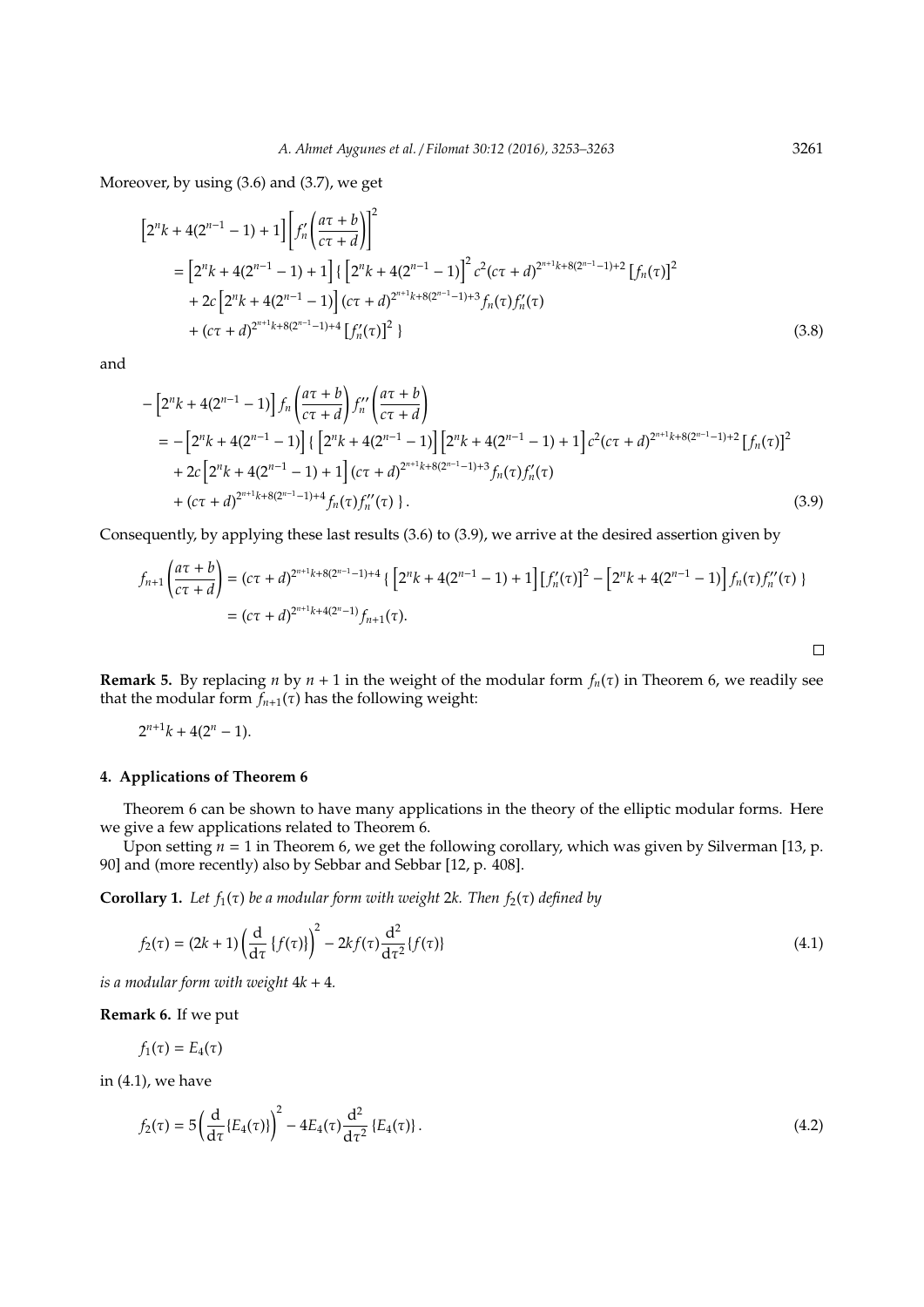Next, by substituting the following well-known derivative formulas for *E*4(τ) (*cf.* [6], [10] and [12] ):

$$
\frac{\mathrm{d}}{\mathrm{d}\tau}\left\{E_4(\tau)\right\}=\frac{2\pi i}{3}\left[E_2(\tau)E_4(\tau)-E_6(\tau)\right]
$$

and

$$
\frac{d^2}{d\tau^2} \left\{ E_4(\tau) \right\} = -\frac{5\pi^2}{9} \left[ \left\{ E_2(\tau) \right\}^2 E_4(\tau) + \left\{ E_4(\tau) \right\}^2 - 2E_2(\tau) E_6(\tau) \right]
$$

into the equation (4.2), one can easily see that  $f_2(\tau)$  is a cusp form for the function  $f_1(\tau)$  given by

$$
f_1(\tau)=G_4(\tau),
$$

that is, we have (*cf.* [13, p. 90, Exercise 1.20 (c)] and [12])

$$
f_2(\tau)=\frac{\Delta(\tau)}{2^4\cdot 3^3\cdot 5^2\cdot \pi^2}.
$$

Similarly, if  $f_2(\tau)$  is a cusp form for the function  $f_1(\tau)$  given by

$$
f_1(\tau)=E_4(\tau),
$$

then we can readily find that (*cf.* [13, p. 90, Exercise 1.20 (c)] and [12])

$$
f_2(\tau) = \frac{5\pi^2}{3888} \Delta(\tau).
$$

Thus, if  $f_1(\tau)$  is a modular form, then  $f_2(\tau)$  is a cusp form (*cf.* [13, p. 90, Exercise 1.20 (b)]).

If we set

$$
f_1(\tau)=E_6(\tau)
$$

in the equation (4.1), we have

$$
f_2(\tau) = 7 \left( \frac{d}{d\tau} \left\{ E_6(\tau) \right\} \right)^2 - 6E_6(\tau) \frac{d^2}{d\tau^2} \left\{ E_6(\tau) \right\}.
$$
 (4.3)

By substituting the following well-known derivative formulas for  $E_6(\tau)$  (*cf.* [6], [10] and [12]):

$$
\frac{\mathrm{d}}{\mathrm{d}\tau}\left\{E_6(\tau)\right\}=\pi i\left[E_2(\tau)E_6(\tau)-\left\{E_4(\tau)\right\}^2\right]
$$

and (*cf.* [6])

$$
\frac{d^2}{d\tau^2} \left\{ E_6(\tau) \right\} = -\frac{7\pi^2}{6} \left[ \left\{ E_2(\tau) \right\}^2 E_6(\tau) + E_4(\tau) E_6(\tau) - 2E_2(\tau) \left\{ E_4(\tau) \right\}^2 \right]
$$

into the equation (4.3), we arrive at the following results.

**Corollary 2.** *It is asserted that*

$$
f_2(\tau) = 7\pi^2 \left[ \{ E_6(\tau) \}^2 E_4(\tau) - \{ E_4(\tau) \}^4 \right].
$$

**Corollary 3.** *Let*  $n, r \in \mathbb{N}$  *and*  $k \in \mathbb{N} \setminus \{1, 2\}$ *. Suppose also that* 

$$
\mathbf{a} \neq \mathbf{0}(N) \qquad \text{and} \qquad N \in \mathbb{N} \setminus \{1\}.
$$

*If*

 $2m + r = 2^n k + 4(2^{n-1} - 1),$ 

*then the sequence*

$$
\left\{\varphi_{2m}^{(r)}\left(\frac{\mathbf{a}^T\mathbf{z}}{N};w\right)\right\}_{m\in\mathbb{N}}
$$

,

*which is a modular form with weight* 2*m* + *r, satisfies Theorem* 6*.*